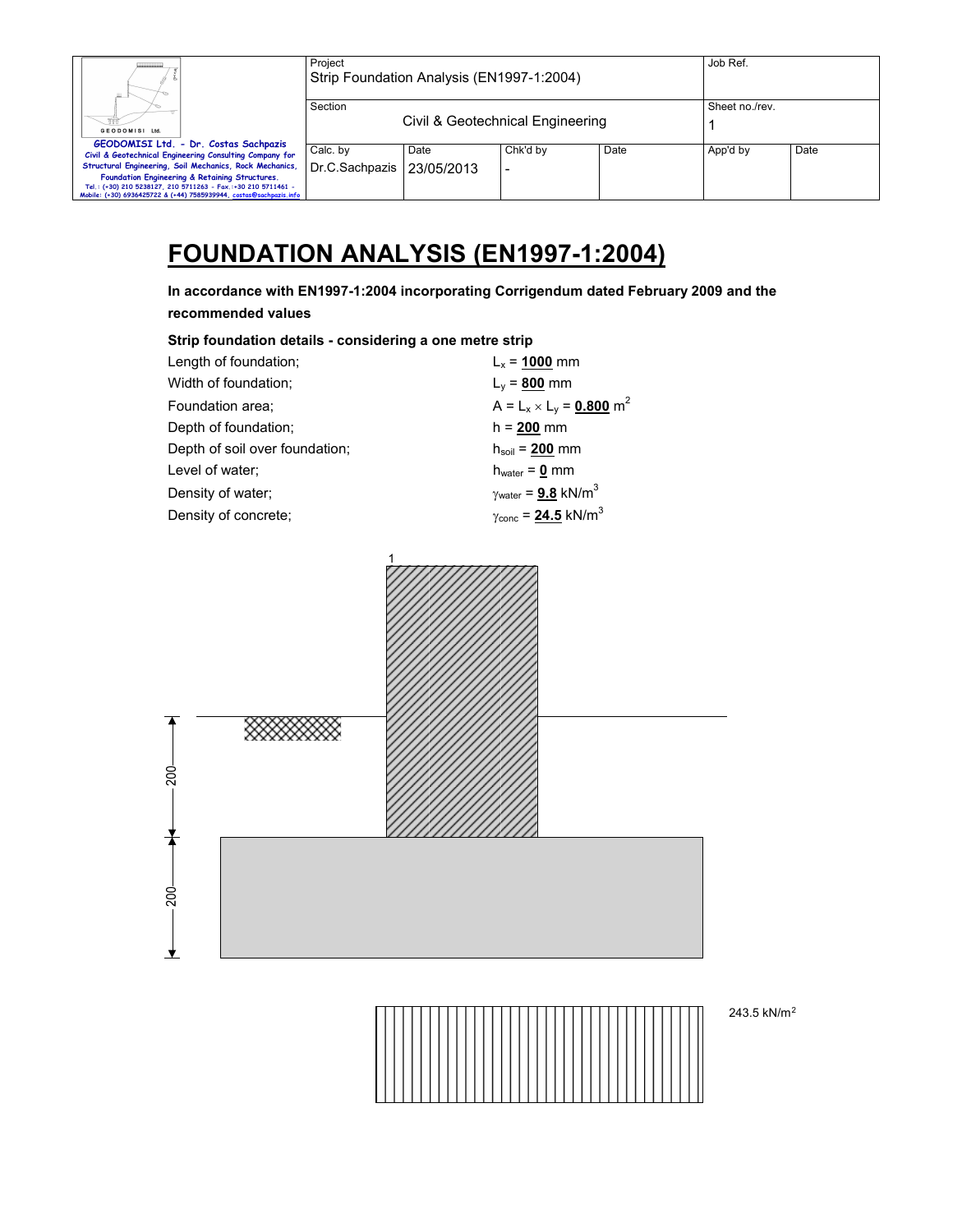|                                                                                                                                                                      | Project<br>Strip Foundation Analysis (EN1997-1:2004) |                                  | Job Ref.                                            |                                                                                                                                                                                        |                |      |  |  |
|----------------------------------------------------------------------------------------------------------------------------------------------------------------------|------------------------------------------------------|----------------------------------|-----------------------------------------------------|----------------------------------------------------------------------------------------------------------------------------------------------------------------------------------------|----------------|------|--|--|
|                                                                                                                                                                      |                                                      |                                  |                                                     |                                                                                                                                                                                        |                |      |  |  |
| GEODOMISI Ltd.                                                                                                                                                       | Section                                              | Civil & Geotechnical Engineering |                                                     |                                                                                                                                                                                        | Sheet no./rev. | 1    |  |  |
| GEODOMISI Ltd. - Dr. Costas Sachpazis                                                                                                                                | Calc. by                                             | Date                             | Chk'd by                                            | Date                                                                                                                                                                                   | App'd by       | Date |  |  |
| Civil & Geotechnical Engineering Consulting Company for<br>Structural Engineering, Soil Mechanics, Rock Mechanics,<br>Foundation Engineering & Retaining Structures. | Dr.C.Sachpazis                                       | 23/05/2013                       |                                                     |                                                                                                                                                                                        |                |      |  |  |
| Tel.: (+30) 210 5238127, 210 5711263 - Fax.:+30 210 5711461 -<br>Mobile: (+30) 6936425722 & (+44) 7585939944, costas@sachpazis.info                                  |                                                      |                                  |                                                     |                                                                                                                                                                                        |                |      |  |  |
| Wall no.1 details                                                                                                                                                    |                                                      |                                  |                                                     |                                                                                                                                                                                        |                |      |  |  |
| Width of wall:                                                                                                                                                       |                                                      |                                  | $I_{v1} = 250$ mm                                   |                                                                                                                                                                                        |                |      |  |  |
| position in y-axis;                                                                                                                                                  |                                                      |                                  | $y_1 = 400$ mm                                      |                                                                                                                                                                                        |                |      |  |  |
| <b>Soil properties</b>                                                                                                                                               |                                                      |                                  |                                                     |                                                                                                                                                                                        |                |      |  |  |
| Density of soil;                                                                                                                                                     |                                                      |                                  | $\gamma_{\text{soil}} = 20.0 \text{ kN/m}^3$        |                                                                                                                                                                                        |                |      |  |  |
| Characteristic cohesion;                                                                                                                                             |                                                      |                                  | $c'_{k} = 17$ kN/m <sup>2</sup>                     |                                                                                                                                                                                        |                |      |  |  |
| Characteristic effective shear resistance angle;                                                                                                                     |                                                      |                                  | $\phi'_{k}$ = 25 deg                                |                                                                                                                                                                                        |                |      |  |  |
| Characteristic friction angle;                                                                                                                                       |                                                      |                                  | $\delta_{k}$ = 19.3 deg                             |                                                                                                                                                                                        |                |      |  |  |
| <b>Foundation loads</b>                                                                                                                                              |                                                      |                                  |                                                     |                                                                                                                                                                                        |                |      |  |  |
| Self weight;                                                                                                                                                         |                                                      |                                  |                                                     | $F_{\text{swt}} = h \times \gamma_{\text{conc}} = 4.9 \text{ kN/m}^2$                                                                                                                  |                |      |  |  |
| Soil weight;                                                                                                                                                         |                                                      |                                  |                                                     | $F_{\text{soil}} = h_{\text{soil}} \times \gamma_{\text{soil}} = 4.0 \text{ kN/m}^2$                                                                                                   |                |      |  |  |
| Wall no.1 loads per linear metre                                                                                                                                     |                                                      |                                  |                                                     |                                                                                                                                                                                        |                |      |  |  |
| Permanent load in y;                                                                                                                                                 |                                                      |                                  | $F_{\text{Gv1}} = 10.0 \text{ kN}$                  |                                                                                                                                                                                        |                |      |  |  |
| Permanent load in z;<br>Variable load in z;                                                                                                                          |                                                      |                                  | $F_{Gz1} = 60.0$ kN<br>$F_{Qz1} = 50.0$ kN          |                                                                                                                                                                                        |                |      |  |  |
| Permanent moment in y;                                                                                                                                               |                                                      |                                  | $M_{\text{Gy1}} = 15.0 \text{ kNm}$                 |                                                                                                                                                                                        |                |      |  |  |
| <b>Partial factors on actions - Combination1</b>                                                                                                                     |                                                      |                                  |                                                     |                                                                                                                                                                                        |                |      |  |  |
| Permanent unfavourable action - Table A.3;                                                                                                                           |                                                      |                                  |                                                     |                                                                                                                                                                                        |                |      |  |  |
| Permanent favourable action - Table A.3;                                                                                                                             |                                                      |                                  | $γ$ <sub>G</sub> = 1.35                             |                                                                                                                                                                                        |                |      |  |  |
| Variable unfavourable action - Table A.3;                                                                                                                            |                                                      |                                  | $\gamma_{\rm Gf} = 1.00$<br>$\gamma_{\rm Q} = 1.50$ |                                                                                                                                                                                        |                |      |  |  |
| Variable favourable action - Table A.3;                                                                                                                              |                                                      |                                  | $\gamma_{Qf} = 0.00$                                |                                                                                                                                                                                        |                |      |  |  |
| Partial factors for soil parameters - Combination1                                                                                                                   |                                                      |                                  |                                                     |                                                                                                                                                                                        |                |      |  |  |
| Angle of shearing resistance - Table A.4;                                                                                                                            |                                                      |                                  | $\gamma_{\phi} = 1.00$                              |                                                                                                                                                                                        |                |      |  |  |
| Effective cohesion - Table A.4;                                                                                                                                      |                                                      |                                  | $\gamma_{\rm C} = 1.00$                             |                                                                                                                                                                                        |                |      |  |  |
| Weight density - Table A.4;                                                                                                                                          |                                                      |                                  | $\gamma_{\gamma}$ = 1.00                            |                                                                                                                                                                                        |                |      |  |  |
| Partial factors for spread foundations - Combination1                                                                                                                |                                                      |                                  |                                                     |                                                                                                                                                                                        |                |      |  |  |
| Bearing - Table A.5;                                                                                                                                                 |                                                      |                                  | $\gamma_{\rm R.v} = 1.00$                           |                                                                                                                                                                                        |                |      |  |  |
| Sliding - Table A.5;                                                                                                                                                 |                                                      |                                  | $\gamma_{\rm R.h} = 1.00$                           |                                                                                                                                                                                        |                |      |  |  |
| <b>Bearing resistance (Section 6.5.2)</b>                                                                                                                            |                                                      |                                  |                                                     |                                                                                                                                                                                        |                |      |  |  |
| Forces on foundation per linear metre                                                                                                                                |                                                      |                                  |                                                     |                                                                                                                                                                                        |                |      |  |  |
| Force in y-axis;                                                                                                                                                     |                                                      |                                  | $F_{dy} = \gamma_G \times F_{Gy1} = 13.5$ kN        |                                                                                                                                                                                        |                |      |  |  |
| Force in z-axis;                                                                                                                                                     |                                                      |                                  |                                                     | $F_{dz} = \gamma_G \times (A \times (F_{swt} + F_{soil}) + F_{Gz1}) + \gamma_Q \times F_{Qz1} =$                                                                                       |                |      |  |  |
|                                                                                                                                                                      |                                                      |                                  | <u>165.6</u> kN                                     |                                                                                                                                                                                        |                |      |  |  |
| Moments on foundation per linear metre                                                                                                                               |                                                      |                                  |                                                     |                                                                                                                                                                                        |                |      |  |  |
| Moment in y-axis;                                                                                                                                                    |                                                      |                                  |                                                     | $M_{dy} = \gamma_G \times (A \times (F_{swt} + F_{soil}) \times L_y / 2 + F_{Gz1} \times y_1) + \gamma_G$                                                                              |                |      |  |  |
|                                                                                                                                                                      |                                                      |                                  |                                                     | $\times$ M <sub>Gy1</sub> + $\gamma$ <sub>Q</sub> $\times$ F <sub>Qz1</sub> $\times$ y <sub>1</sub> + ( $\gamma$ <sub>G</sub> $\times$ F <sub>Gy1</sub> ) $\times$ h = <b>89.2</b> kNm |                |      |  |  |
| <b>Eccentricity of base reaction</b>                                                                                                                                 |                                                      |                                  |                                                     |                                                                                                                                                                                        |                |      |  |  |
| Eccentricity of base reaction in y-axis;                                                                                                                             |                                                      |                                  |                                                     | $e_y = M_{dy} / F_{dz} - L_y / 2 = 139$ mm                                                                                                                                             |                |      |  |  |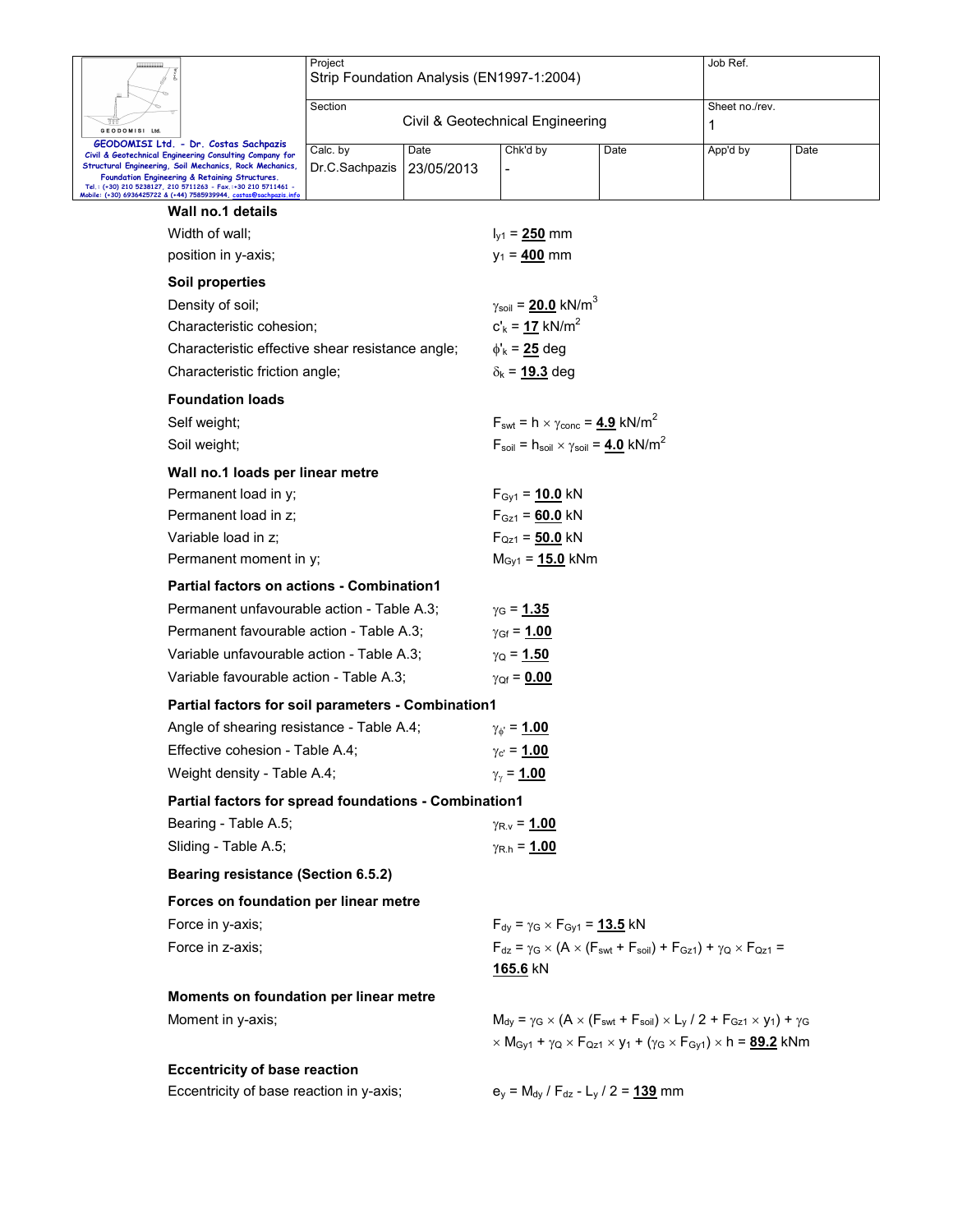|                                                                                                                                                                                                               | Project<br>Strip Foundation Analysis (EN1997-1:2004) |                                                                    | Job Ref.                                                                                                                          |                                                                                                                                              |                     |      |  |  |  |  |
|---------------------------------------------------------------------------------------------------------------------------------------------------------------------------------------------------------------|------------------------------------------------------|--------------------------------------------------------------------|-----------------------------------------------------------------------------------------------------------------------------------|----------------------------------------------------------------------------------------------------------------------------------------------|---------------------|------|--|--|--|--|
| GEODOMISI Ltd.                                                                                                                                                                                                | Section                                              |                                                                    | Civil & Geotechnical Engineering                                                                                                  |                                                                                                                                              | Sheet no./rev.<br>1 |      |  |  |  |  |
| GEODOMISI Ltd. - Dr. Costas Sachpazis<br>Civil & Geotechnical Engineering Consulting Company for<br>Structural Engineering, Soil Mechanics, Rock Mechanics,<br>Foundation Engineering & Retaining Structures. | Calc. by<br>Dr.C.Sachpazis                           | Date<br>23/05/2013                                                 | Chk'd by                                                                                                                          | Date                                                                                                                                         | App'd by            | Date |  |  |  |  |
| Tel.: (+30) 210 5238127, 210 5711263 - Fax.:+30 210 5711461 -<br>Mobile: (+30) 6936425722 & (+44) 7585939944, costas@sachpazis.info                                                                           |                                                      |                                                                    |                                                                                                                                   |                                                                                                                                              |                     |      |  |  |  |  |
| Effective area of base per linear metre                                                                                                                                                                       |                                                      |                                                                    |                                                                                                                                   |                                                                                                                                              |                     |      |  |  |  |  |
| Effective width;                                                                                                                                                                                              |                                                      |                                                                    |                                                                                                                                   | $L'_v = L_v - 2 \times e_v = 523$ mm                                                                                                         |                     |      |  |  |  |  |
| Effective length;                                                                                                                                                                                             |                                                      |                                                                    | $L'_{x}$ = 1000 mm                                                                                                                |                                                                                                                                              |                     |      |  |  |  |  |
| Effective area;                                                                                                                                                                                               | A' = $L'_{x}$ × $L'_{y}$ = 0.523 m <sup>2</sup>      |                                                                    |                                                                                                                                   |                                                                                                                                              |                     |      |  |  |  |  |
| Pad base pressure                                                                                                                                                                                             |                                                      |                                                                    |                                                                                                                                   |                                                                                                                                              |                     |      |  |  |  |  |
| Design base pressure;                                                                                                                                                                                         |                                                      | $f_{dz} = F_{dz} / A' = 316.8$ kN/m <sup>2</sup>                   |                                                                                                                                   |                                                                                                                                              |                     |      |  |  |  |  |
|                                                                                                                                                                                                               |                                                      | Net ultimate bearing capacity under drained conditions (Annex D.4) |                                                                                                                                   |                                                                                                                                              |                     |      |  |  |  |  |
| Design angle of shearing resistance;                                                                                                                                                                          |                                                      |                                                                    | $\phi'_{d}$ = atan(tan( $\phi'_{k}$ ) / $\gamma_{\phi'}$ ) = 25.000 deg                                                           |                                                                                                                                              |                     |      |  |  |  |  |
| Design effective cohesion;                                                                                                                                                                                    |                                                      |                                                                    | $c'_{d} = c'_{k} / \gamma_{c'} = 17.000$ kN/m <sup>2</sup>                                                                        |                                                                                                                                              |                     |      |  |  |  |  |
| Effective overburden pressure;                                                                                                                                                                                |                                                      |                                                                    |                                                                                                                                   | $q = (h + h_{\text{soil}}) \times \gamma_{\text{soil}} - h_{\text{water}} \times \gamma_{\text{water}} = 8.000 \text{ kN/m}^2$               |                     |      |  |  |  |  |
| Design effective overburden pressure;                                                                                                                                                                         |                                                      |                                                                    | q' = q / $\gamma_{\gamma}$ = <b>8.000</b> kN/m <sup>2</sup>                                                                       |                                                                                                                                              |                     |      |  |  |  |  |
| Bearing resistance factors;                                                                                                                                                                                   |                                                      |                                                                    | $N_q = Exp(\pi \times tan(\phi_d)) \times (tan(45 deg + \phi_d / 2))^2 =$                                                         |                                                                                                                                              |                     |      |  |  |  |  |
|                                                                                                                                                                                                               |                                                      |                                                                    | 10.662                                                                                                                            |                                                                                                                                              |                     |      |  |  |  |  |
|                                                                                                                                                                                                               |                                                      |                                                                    | $N_c = (N_q - 1) \times \cot(\phi'_d) = 20.721$                                                                                   |                                                                                                                                              |                     |      |  |  |  |  |
|                                                                                                                                                                                                               |                                                      |                                                                    |                                                                                                                                   | $N_{\nu} = 2 \times (N_q - 1) \times \tan(\phi'_d) = 9.011$                                                                                  |                     |      |  |  |  |  |
| Foundation shape factors;                                                                                                                                                                                     |                                                      |                                                                    | $s_q = 1.000$                                                                                                                     |                                                                                                                                              |                     |      |  |  |  |  |
|                                                                                                                                                                                                               |                                                      |                                                                    | $s_{y} = 1.000$                                                                                                                   |                                                                                                                                              |                     |      |  |  |  |  |
| Load inclination factors;                                                                                                                                                                                     |                                                      |                                                                    | $s_c = 1.000$<br>H = $abs(F_{dy}) = 13.5$ kN                                                                                      |                                                                                                                                              |                     |      |  |  |  |  |
|                                                                                                                                                                                                               |                                                      |                                                                    |                                                                                                                                   | $m_y = [2 + (L'_y / L'_x)] / [1 + (L'_y / L'_x)] = 1.657$                                                                                    |                     |      |  |  |  |  |
|                                                                                                                                                                                                               |                                                      |                                                                    | $m_x = [2 + (L'_x / L'_y)] / [1 + (L'_x / L'_y)] = 1.343$                                                                         |                                                                                                                                              |                     |      |  |  |  |  |
|                                                                                                                                                                                                               |                                                      |                                                                    | $m = m_y = 1.657$                                                                                                                 |                                                                                                                                              |                     |      |  |  |  |  |
|                                                                                                                                                                                                               |                                                      |                                                                    | $i_q = [1 - H / (F_{dz} + A' \times C'_d \times \cot(\phi'_d))]^m = 0.882$                                                        |                                                                                                                                              |                     |      |  |  |  |  |
|                                                                                                                                                                                                               |                                                      |                                                                    | i <sub>v</sub> = [1 - H / (F <sub>dz</sub> + A' × c' <sub>d</sub> × cot( $\phi'$ <sub>d</sub> ))] <sup>m + 1</sup> = <b>0.817</b> |                                                                                                                                              |                     |      |  |  |  |  |
|                                                                                                                                                                                                               |                                                      |                                                                    | $i_c = i_q - (1 - i_q) / (N_c \times \tan(\phi_d)) = 0.870$                                                                       |                                                                                                                                              |                     |      |  |  |  |  |
| Net ultimate bearing capacity;                                                                                                                                                                                |                                                      |                                                                    |                                                                                                                                   | $n_f = c_d^{\prime} \times N_c \times s_c \times i_c + q^{\prime} \times N_q \times s_q \times i_q + 0.5 \times \gamma_{\text{soli}} \times$ |                     |      |  |  |  |  |
|                                                                                                                                                                                                               |                                                      |                                                                    | $L'_{y} \times N_{y} \times s_{y} \times i_{y} = 420.0$ kN/m <sup>2</sup>                                                         |                                                                                                                                              |                     |      |  |  |  |  |
|                                                                                                                                                                                                               |                                                      |                                                                    |                                                                                                                                   | PASS - Net ultimate bearing capacity exceeds design base pressure                                                                            |                     |      |  |  |  |  |
| <b>Sliding resistance (Section 6.5.3)</b>                                                                                                                                                                     |                                                      |                                                                    |                                                                                                                                   |                                                                                                                                              |                     |      |  |  |  |  |
| Forces on foundation per linear metre                                                                                                                                                                         |                                                      |                                                                    |                                                                                                                                   |                                                                                                                                              |                     |      |  |  |  |  |
| Force in y-axis;                                                                                                                                                                                              |                                                      |                                                                    | $F_{dy} = \gamma_G \times F_{Gy1} = 13.5$ kN                                                                                      |                                                                                                                                              |                     |      |  |  |  |  |
| Force in z-axis;                                                                                                                                                                                              |                                                      |                                                                    |                                                                                                                                   | $F_{dz} = \gamma_{Gf} \times (A \times (F_{swt} + F_{soil}) + F_{Gz1}) + \gamma_{Qf} \times F_{Qz1} =$                                       |                     |      |  |  |  |  |
|                                                                                                                                                                                                               |                                                      |                                                                    | 67.1 kN                                                                                                                           |                                                                                                                                              |                     |      |  |  |  |  |
| Sliding resistance verification per linear metre (Section 6.5.3)                                                                                                                                              |                                                      |                                                                    |                                                                                                                                   |                                                                                                                                              |                     |      |  |  |  |  |
| Horizontal force on foundation;                                                                                                                                                                               |                                                      |                                                                    | H = $abs(F_{dy}) = 13.5$ kN                                                                                                       |                                                                                                                                              |                     |      |  |  |  |  |
| Sliding resistance (exp.6.3b);                                                                                                                                                                                |                                                      |                                                                    | $R_{H.d}$ = $F_{dz}$ × tan( $\delta_k$ ) / $\gamma_{R.h}$ = 23.5 kN                                                               |                                                                                                                                              |                     |      |  |  |  |  |
|                                                                                                                                                                                                               |                                                      |                                                                    |                                                                                                                                   | PASS - Foundation is not subject to failure by sliding                                                                                       |                     |      |  |  |  |  |
| Partial factors on actions - Combination2                                                                                                                                                                     |                                                      |                                                                    |                                                                                                                                   |                                                                                                                                              |                     |      |  |  |  |  |

| Permanent unfavourable action - Table A.3; | $γ$ <sub>G</sub> = <u>1.00</u> |
|--------------------------------------------|--------------------------------|
| Permanent favourable action - Table A.3;   | $γ$ Gf = 1.00                  |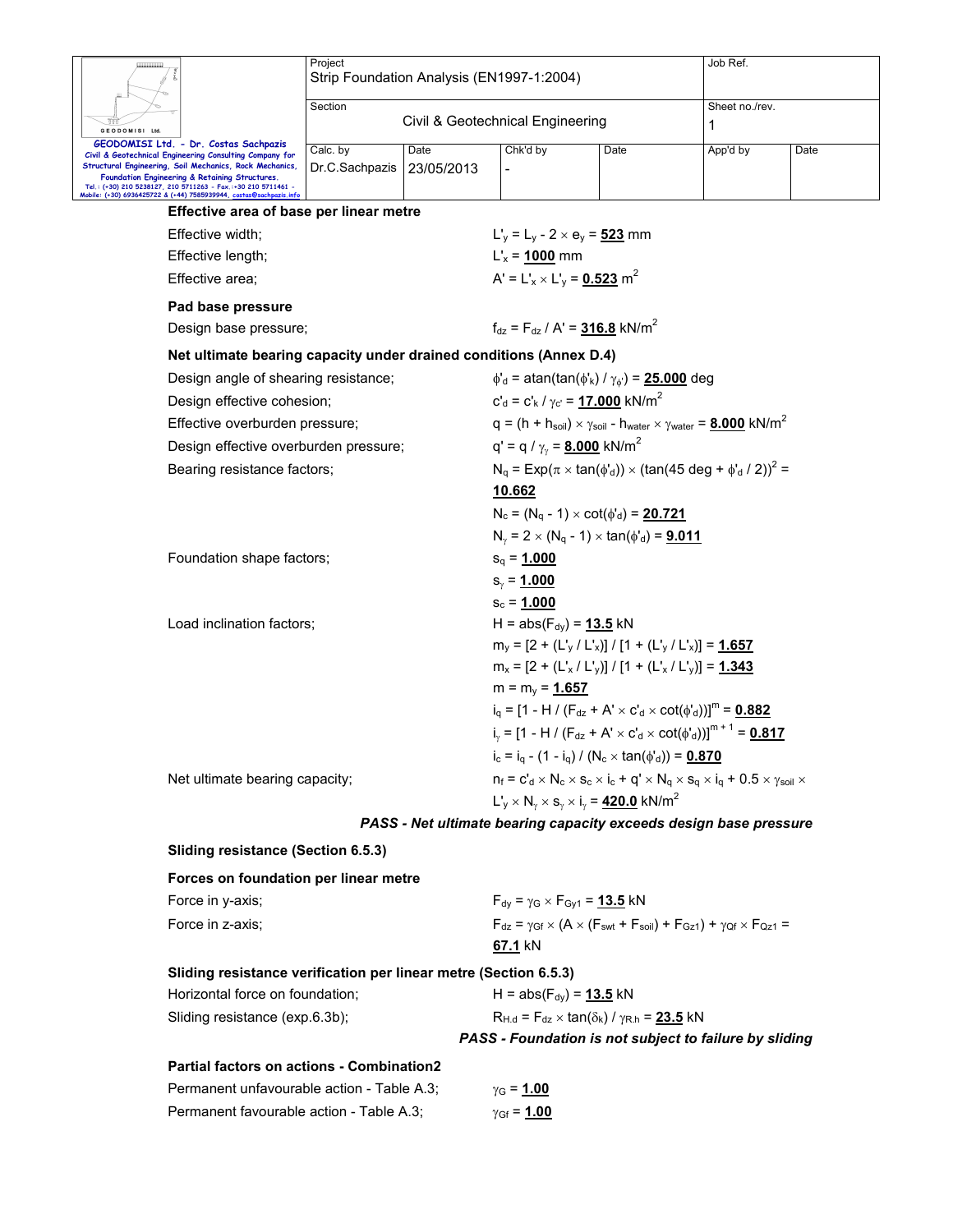|                                                                                                                                                                                                                                                                                                            | Project<br>Strip Foundation Analysis (EN1997-1:2004)               |                                                                         |      | Job Ref.                                                                                                                                                                               |      |
|------------------------------------------------------------------------------------------------------------------------------------------------------------------------------------------------------------------------------------------------------------------------------------------------------------|--------------------------------------------------------------------|-------------------------------------------------------------------------|------|----------------------------------------------------------------------------------------------------------------------------------------------------------------------------------------|------|
|                                                                                                                                                                                                                                                                                                            | Section                                                            | Civil & Geotechnical Engineering                                        |      | Sheet no./rev.                                                                                                                                                                         |      |
| GEODOMISI Ltd.<br>GEODOMISI Ltd. - Dr. Costas Sachpazis                                                                                                                                                                                                                                                    |                                                                    |                                                                         |      | 1                                                                                                                                                                                      |      |
| Civil & Geotechnical Engineering Consulting Company for<br>Structural Engineering, Soil Mechanics, Rock Mechanics,<br>Foundation Engineering & Retaining Structures.<br>Tel.: (+30) 210 5238127, 210 5711263 - Fax.:+30 210 5711461 -<br>Mobile: (+30) 6936425722 & (+44) 7585939944, costas@sachpazis.inf | Calc. by<br>Date<br>Dr.C.Sachpazis<br>23/05/2013                   | Chk'd by                                                                | Date | App'd by                                                                                                                                                                               | Date |
| Variable unfavourable action - Table A.3;                                                                                                                                                                                                                                                                  |                                                                    | $\gamma_{\rm Q} = 1.30$                                                 |      |                                                                                                                                                                                        |      |
| Variable favourable action - Table A.3;                                                                                                                                                                                                                                                                    |                                                                    | $\gamma_{Qf} = 0.00$                                                    |      |                                                                                                                                                                                        |      |
|                                                                                                                                                                                                                                                                                                            | Partial factors for soil parameters - Combination2                 |                                                                         |      |                                                                                                                                                                                        |      |
| Angle of shearing resistance - Table A.4;                                                                                                                                                                                                                                                                  |                                                                    | $\gamma_{\phi} = 1.25$                                                  |      |                                                                                                                                                                                        |      |
| Effective cohesion - Table A.4;                                                                                                                                                                                                                                                                            |                                                                    | $\gamma_{\rm c} = 1.25$                                                 |      |                                                                                                                                                                                        |      |
| Weight density - Table A.4;                                                                                                                                                                                                                                                                                |                                                                    | $\gamma_{\gamma}$ = 1.00                                                |      |                                                                                                                                                                                        |      |
|                                                                                                                                                                                                                                                                                                            | Partial factors for spread foundations - Combination2              |                                                                         |      |                                                                                                                                                                                        |      |
| Bearing - Table A.5;                                                                                                                                                                                                                                                                                       |                                                                    | $\gamma_{\rm R,V}$ = 1.00                                               |      |                                                                                                                                                                                        |      |
| Sliding - Table A.5;                                                                                                                                                                                                                                                                                       |                                                                    | $\gamma_{\rm R.h} = 1.00$                                               |      |                                                                                                                                                                                        |      |
| <b>Bearing resistance (Section 6.5.2)</b>                                                                                                                                                                                                                                                                  |                                                                    |                                                                         |      |                                                                                                                                                                                        |      |
| Forces on foundation per linear metre                                                                                                                                                                                                                                                                      |                                                                    |                                                                         |      |                                                                                                                                                                                        |      |
| Force in y-axis;                                                                                                                                                                                                                                                                                           |                                                                    | $F_{dy} = \gamma_G \times F_{Gv1} = 10.0$ kN                            |      |                                                                                                                                                                                        |      |
| Force in z-axis;                                                                                                                                                                                                                                                                                           |                                                                    | 132.1 kN                                                                |      | $F_{dz} = \gamma_G \times (A \times (F_{swt} + F_{soi}) + F_{Gz1}) + \gamma_Q \times F_{Qz1} =$                                                                                        |      |
| Moments on foundation per linear metre                                                                                                                                                                                                                                                                     |                                                                    |                                                                         |      |                                                                                                                                                                                        |      |
| Moment in y-axis;                                                                                                                                                                                                                                                                                          |                                                                    |                                                                         |      | $M_{\text{dv}} = \gamma_G \times (A \times (F_{\text{swt}} + F_{\text{soil}}) \times L_v / 2 + F_{\text{Gz1}} \times V_1) + \gamma_G$                                                  |      |
|                                                                                                                                                                                                                                                                                                            |                                                                    |                                                                         |      | $\times$ M <sub>Gy1</sub> + $\gamma$ <sub>Q</sub> $\times$ F <sub>Qz1</sub> $\times$ y <sub>1</sub> + ( $\gamma$ <sub>G</sub> $\times$ F <sub>Gy1</sub> ) $\times$ h = <b>69.8</b> kNm |      |
| <b>Eccentricity of base reaction</b>                                                                                                                                                                                                                                                                       |                                                                    |                                                                         |      |                                                                                                                                                                                        |      |
| Eccentricity of base reaction in y-axis;                                                                                                                                                                                                                                                                   |                                                                    | $e_v = M_{dv} / F_{dz} - L_v / 2 = 129$ mm                              |      |                                                                                                                                                                                        |      |
| Effective area of base per linear metre                                                                                                                                                                                                                                                                    |                                                                    |                                                                         |      |                                                                                                                                                                                        |      |
| Effective width;                                                                                                                                                                                                                                                                                           |                                                                    | $L'_v = L_v - 2 \times e_v = 543$ mm                                    |      |                                                                                                                                                                                        |      |
| Effective length;                                                                                                                                                                                                                                                                                          |                                                                    | $L'_{x}$ = 1000 mm                                                      |      |                                                                                                                                                                                        |      |
| Effective area;                                                                                                                                                                                                                                                                                            |                                                                    | A' = $L'_{x}$ × $L'_{y}$ = 0.543 m <sup>2</sup>                         |      |                                                                                                                                                                                        |      |
| Pad base pressure                                                                                                                                                                                                                                                                                          |                                                                    |                                                                         |      |                                                                                                                                                                                        |      |
| Design base pressure;                                                                                                                                                                                                                                                                                      |                                                                    | $f_{dz} = F_{dz} / A' = 243.5$ kN/m <sup>2</sup>                        |      |                                                                                                                                                                                        |      |
|                                                                                                                                                                                                                                                                                                            | Net ultimate bearing capacity under drained conditions (Annex D.4) |                                                                         |      |                                                                                                                                                                                        |      |
| Design angle of shearing resistance;                                                                                                                                                                                                                                                                       |                                                                    | $\phi'_{d}$ = atan(tan( $\phi'_{k}$ ) / $\gamma_{\phi'}$ ) = 20.458 deg |      |                                                                                                                                                                                        |      |
| Design effective cohesion;                                                                                                                                                                                                                                                                                 |                                                                    | $c'_{d} = c'_{k}/\gamma_{c'} = 13.600$ kN/m <sup>2</sup>                |      |                                                                                                                                                                                        |      |
| Effective overburden pressure;                                                                                                                                                                                                                                                                             |                                                                    |                                                                         |      | $q = (h + h_{\text{soil}}) \times \gamma_{\text{soil}}$ - h <sub>water</sub> $\times \gamma_{\text{water}} = 8.000 \text{ kN/m}^2$                                                     |      |
| Design effective overburden pressure;                                                                                                                                                                                                                                                                      |                                                                    | $q' = q / \gamma_v = 8.000$ kN/m <sup>2</sup>                           |      |                                                                                                                                                                                        |      |
| Bearing resistance factors;                                                                                                                                                                                                                                                                                |                                                                    |                                                                         |      | $N_q = Exp(\pi \times tan(\phi_d)) \times (tan(45 deg + \phi_d / 2))^2 =$                                                                                                              |      |
|                                                                                                                                                                                                                                                                                                            |                                                                    | 6.698                                                                   |      |                                                                                                                                                                                        |      |
|                                                                                                                                                                                                                                                                                                            |                                                                    | $N_c = (N_q - 1) \times \cot(\phi_d) = 15.273$                          |      |                                                                                                                                                                                        |      |
|                                                                                                                                                                                                                                                                                                            |                                                                    | $N_{\gamma} = 2 \times (N_q - 1) \times \tan(\phi'_d) = 4.251$          |      |                                                                                                                                                                                        |      |
| Foundation shape factors;                                                                                                                                                                                                                                                                                  |                                                                    | $s_q = 1.000$                                                           |      |                                                                                                                                                                                        |      |
|                                                                                                                                                                                                                                                                                                            |                                                                    | $s_{\gamma} = 1.000$                                                    |      |                                                                                                                                                                                        |      |
|                                                                                                                                                                                                                                                                                                            |                                                                    | $s_c = 1.000$                                                           |      |                                                                                                                                                                                        |      |
| Load inclination factors;                                                                                                                                                                                                                                                                                  |                                                                    | H = $abs(F_{dy}) = 10.0$ kN                                             |      |                                                                                                                                                                                        |      |
|                                                                                                                                                                                                                                                                                                            |                                                                    | $m_v = [2 + (L_v / L_x)] / [1 + (L_v / L_x)] = 1.648$                   |      |                                                                                                                                                                                        |      |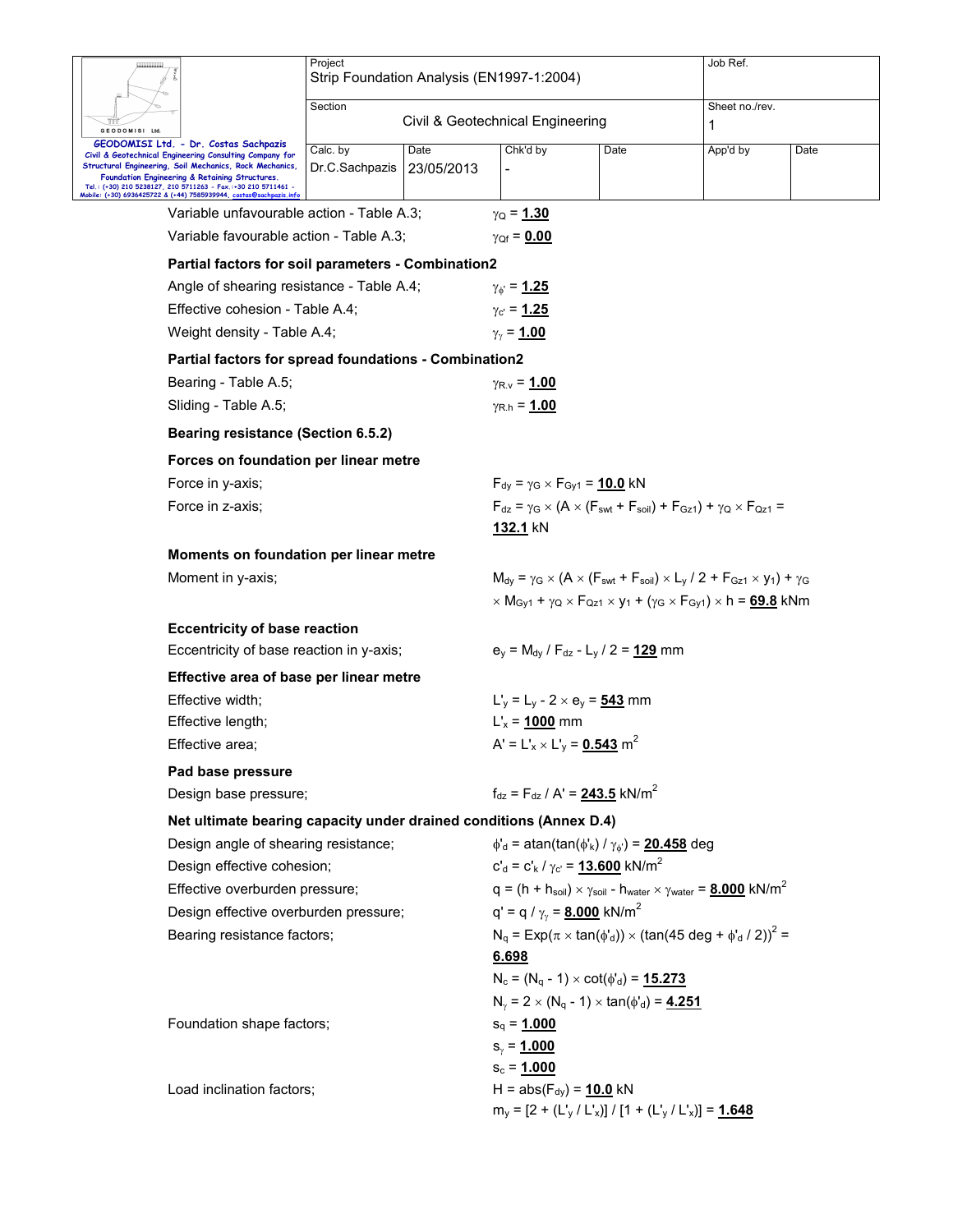|                                                                                                                                                                                                                                                  | Project<br>Strip Foundation Analysis (EN1997-1:2004)  |                | Job Ref.                                                          |                                                                                      |          |      |
|--------------------------------------------------------------------------------------------------------------------------------------------------------------------------------------------------------------------------------------------------|-------------------------------------------------------|----------------|-------------------------------------------------------------------|--------------------------------------------------------------------------------------|----------|------|
| GEODOMISI Ltd.                                                                                                                                                                                                                                   | Section<br>Civil & Geotechnical Engineering           | Sheet no./rev. |                                                                   |                                                                                      |          |      |
| GEODOMISI Ltd. - Dr. Costas Sachpazis<br>Civil & Geotechnical Engineering Consulting Company for                                                                                                                                                 | Calc. by                                              | Date           | Chk'd by                                                          | Date                                                                                 | App'd by | Date |
| Structural Engineering, Soil Mechanics, Rock Mechanics,<br>Foundation Engineering & Retaining Structures.<br>Tel.: (+30) 210 5238127, 210 5711263 - Fax,:+30 210 5711461 -<br>Mobile: (+30) 6936425722 & (+44) 7585939944, costas@sachpazis.info | Dr.C.Sachpazis                                        | 23/05/2013     |                                                                   |                                                                                      |          |      |
|                                                                                                                                                                                                                                                  | $m_x = [2 + (L_x / L_v)] / [1 + (L_x / L_v)] = 1.352$ |                |                                                                   |                                                                                      |          |      |
|                                                                                                                                                                                                                                                  |                                                       |                | $m = m_v = 1.648$                                                 |                                                                                      |          |      |
|                                                                                                                                                                                                                                                  |                                                       |                |                                                                   | $i_a = [1 - H / (F_{dz} + A' \times c'_d \times \cot(\phi'_d))]^{(i)} = 0.894$       |          |      |
|                                                                                                                                                                                                                                                  |                                                       |                |                                                                   | $i_{y} = [1 - H / (F_{dz} + A' \times C'_{d} \times \cot(\phi'_{d}))]^{m+1} = 0.835$ |          |      |
|                                                                                                                                                                                                                                                  |                                                       |                |                                                                   | $i_c = i_a - (1 - i_a) / (N_c \times \tan(\phi'_d)) = 0.875$                         |          |      |
| $n_f = c_d^1 \times N_c \times s_c \times i_c + q' \times N_q \times s_q \times i_q + 0.5 \times \gamma_{\text{sol}} \times$<br>Net ultimate bearing capacity;                                                                                   |                                                       |                |                                                                   |                                                                                      |          |      |
|                                                                                                                                                                                                                                                  |                                                       |                | $L'_v \times N_v \times s_v \times i_v = 248.9$ kN/m <sup>2</sup> |                                                                                      |          |      |
|                                                                                                                                                                                                                                                  |                                                       |                |                                                                   | PASS - Net ultimate bearing capacity exceeds design base pressure                    |          |      |

**Sliding resistance (Section 6.5.3)** 

#### **Forces on foundation per linear metre**

| Force in y-axis; | $F_{dy} = \gamma$ G × $F_{Gy1} = 10.0$ kN                                                              |
|------------------|--------------------------------------------------------------------------------------------------------|
| Force in z-axis: | $F_{dz} = \gamma_{Gf} \times (A \times (F_{swt} + F_{soil}) + F_{Gz1}) + \gamma_{Qf} \times F_{Qz1} =$ |
|                  | 67.1 kN                                                                                                |

#### **Sliding resistance verification per linear metre (Section 6.5.3)**

Partial factor for reinforcing steel (Table 2.1N);  $\gamma_s = 1.15$ 

Design yield strength of reinforcement;  $f_{yd} = f_{yk}/\gamma_s = 435$  N/mm<sup>2</sup>

|                                 | PASS - Foundation is not subject to failure by sliding              |
|---------------------------------|---------------------------------------------------------------------|
| Sliding resistance (exp.6.3b);  | $R_{H,d}$ = $F_{dz}$ × tan( $\delta_k$ ) / $\gamma_{R,h}$ = 23.5 kN |
| Horizontal force on foundation; | H = abs( $F_{dv}$ ) = 10.0 kN                                       |

#### **FOUNDATION DESIGN (EN1992-1-1:2004)**

**In accordance with EN1992-1-1:2004 incorporating Corrigendum dated January 2008 and the recommended values** 

#### **Concrete details (Table 3.1 - Strength and deformation characteristics for concrete)**

| Concrete strength class;                                                              | C40/50                                                                                                   |
|---------------------------------------------------------------------------------------|----------------------------------------------------------------------------------------------------------|
| Characteristic compressive cylinder strength;                                         | $f_{ck} = 40$ N/mm <sup>2</sup>                                                                          |
| Characteristic compressive cube strength;                                             | $f_{ck,cube} = 50$ N/mm <sup>2</sup>                                                                     |
| Mean value of compressive cylinder strength;                                          | $f_{cm} = f_{ck} + 8$ N/mm <sup>2</sup> = 48 N/mm <sup>2</sup>                                           |
| Mean value of axial tensile strength;                                                 | $f_{\text{ctm}} = 0.3 \text{ N/mm}^2 \times (f_{\text{ck}}/1 \text{ N/mm}^2)^{2/3} = 3.5 \text{ N/mm}^2$ |
| 5% fractile of axial tensile strength;                                                | $f_{\text{ctk.0.05}} = 0.7 \times f_{\text{ctm}} = 2.5 \text{ N/mm}^2$                                   |
| Secant modulus of elasticity of concrete;                                             | $E_{cm}$ = 22 kN/mm <sup>2</sup> × $[f_{cm}/10 \text{ N/mm}^2]^{0.3}$ = <b>35220</b> N/mm <sup>2</sup>   |
| Partial factor for concrete (Table 2.1N);                                             | $y_C = 1.50$                                                                                             |
| Compressive strength coefficient $(cl.3.1.6(1))$ ;                                    | $\alpha_{\rm cc}$ = 1.00                                                                                 |
| Design compressive concrete strength (exp.3.15);                                      | $f_{\rm cd} = \alpha_{\rm cc} \times f_{\rm ck}$ / $\gamma_{\rm C} = 26.7$ N/mm <sup>2</sup>             |
| Tens.strength coeff.for plain concrete (cl.12.3.1(1)); $\alpha_{\text{ct,pl}} = 0.80$ |                                                                                                          |
| Des.tens.strength for plain concrete (exp.12.1);                                      | $f_{\text{ctd,pl}} = \alpha_{\text{ct,pl}} \times f_{\text{ctk,0.05}} / \gamma_C = 1.3 \text{ N/mm}^2$   |
| Maximum aggregate size;                                                               | $h_{agg} = 20$ mm                                                                                        |
| <b>Reinforcement details</b>                                                          |                                                                                                          |
| Characteristic yield strength of reinforcement;                                       | $f_{\text{vk}} = 500 \text{ N/mm}^2$                                                                     |
| Modulus of elasticity of reinforcement;                                               | $E_s$ = 210000 N/mm <sup>2</sup>                                                                         |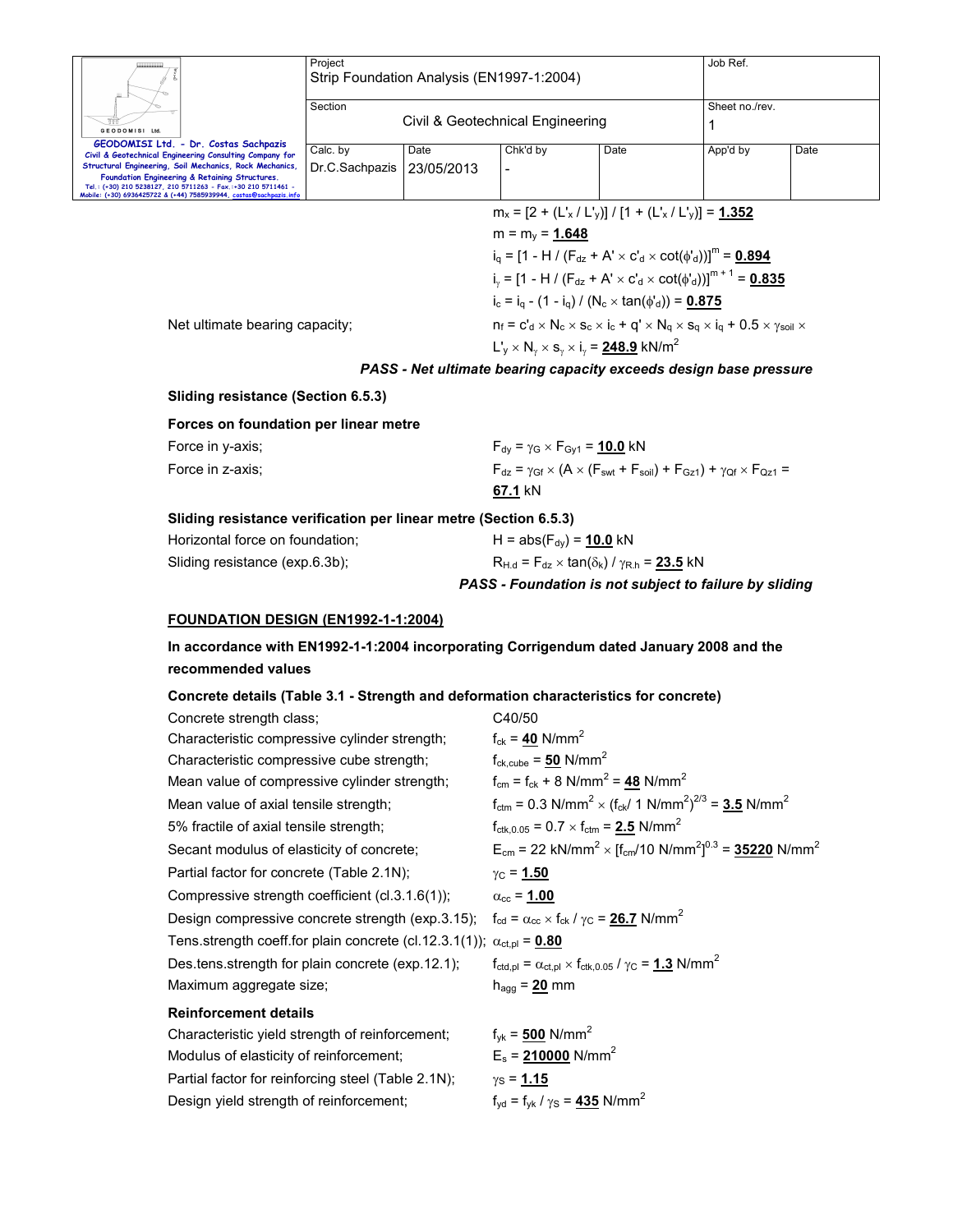|                                                                                                                                                                                                                                                                                                                                                              | Project<br>Strip Foundation Analysis (EN1997-1:2004) |                    |                                                                                                                       |                                                                                                                                         | Job Ref.                                          |                     |  |  |  |
|--------------------------------------------------------------------------------------------------------------------------------------------------------------------------------------------------------------------------------------------------------------------------------------------------------------------------------------------------------------|------------------------------------------------------|--------------------|-----------------------------------------------------------------------------------------------------------------------|-----------------------------------------------------------------------------------------------------------------------------------------|---------------------------------------------------|---------------------|--|--|--|
| GEODOMISI Ltd.                                                                                                                                                                                                                                                                                                                                               | Section                                              |                    |                                                                                                                       | Civil & Geotechnical Engineering                                                                                                        |                                                   | Sheet no./rev.<br>1 |  |  |  |
| GEODOMISI Ltd. - Dr. Costas Sachpazis<br>Civil & Geotechnical Engineering Consulting Company for<br>Structural Engineering, Soil Mechanics, Rock Mechanics,<br>Foundation Engineering & Retaining Structures.<br>Tel.: (+30) 210 5238127, 210 5711263 - Fax.:+30 210 5711461 -<br>Mobile: (+30) 6936425722 & (+44) 7585939944, <u>costas@sachpazis.inf</u> i | Calc. by<br>Dr.C.Sachpazis                           | Date<br>23/05/2013 | Chk'd by                                                                                                              | Date                                                                                                                                    | App'd by                                          | Date                |  |  |  |
| Nominal cover to reinforcement;                                                                                                                                                                                                                                                                                                                              |                                                      |                    | $c_{\text{nom}} = 30$ mm                                                                                              |                                                                                                                                         |                                                   |                     |  |  |  |
| Rectangular section in flexure (Section 6.1)                                                                                                                                                                                                                                                                                                                 |                                                      |                    |                                                                                                                       |                                                                                                                                         |                                                   |                     |  |  |  |
| Design bending moment;                                                                                                                                                                                                                                                                                                                                       |                                                      |                    | $M_{Ed.y.max} = 11.5$ kNm                                                                                             |                                                                                                                                         |                                                   |                     |  |  |  |
|                                                                                                                                                                                                                                                                                                                                                              | Depth to tension reinforcement;                      |                    |                                                                                                                       |                                                                                                                                         |                                                   |                     |  |  |  |
|                                                                                                                                                                                                                                                                                                                                                              |                                                      |                    |                                                                                                                       | $K = M_{Ed.y.max} / (L_x \times d^2 \times f_{ck}) = 0.011$                                                                             |                                                   |                     |  |  |  |
|                                                                                                                                                                                                                                                                                                                                                              |                                                      |                    |                                                                                                                       |                                                                                                                                         |                                                   |                     |  |  |  |
|                                                                                                                                                                                                                                                                                                                                                              |                                                      |                    |                                                                                                                       |                                                                                                                                         | K' > K - No compression reinforcement is required |                     |  |  |  |
| Lever arm;                                                                                                                                                                                                                                                                                                                                                   |                                                      |                    |                                                                                                                       | z = min((d / 2) $\times$ [1 + (1 - 3.53 $\times$ K) <sup>0.5</sup> ], 0.95 $\times$ d) =                                                |                                                   |                     |  |  |  |
| 157 mm                                                                                                                                                                                                                                                                                                                                                       |                                                      |                    |                                                                                                                       |                                                                                                                                         |                                                   |                     |  |  |  |
| Depth of neutral axis;                                                                                                                                                                                                                                                                                                                                       |                                                      |                    | $x = 2.5 \times (d - z) = 21$ mm                                                                                      |                                                                                                                                         |                                                   |                     |  |  |  |
| Area of tension reinforcement required;                                                                                                                                                                                                                                                                                                                      |                                                      |                    | $A_{\text{sy.bot.}req} = M_{Ed.y.max} / (f_{yd} \times z) = 169$ mm <sup>2</sup>                                      |                                                                                                                                         |                                                   |                     |  |  |  |
| Tension reinforcement provided;                                                                                                                                                                                                                                                                                                                              |                                                      |                    | 10 dia.bars at 250 c/c bottom                                                                                         |                                                                                                                                         |                                                   |                     |  |  |  |
| Area of tension reinforcement provided;                                                                                                                                                                                                                                                                                                                      |                                                      |                    | $Asy.bot.prov = 314 mm2$                                                                                              |                                                                                                                                         |                                                   |                     |  |  |  |
| Minimum area of reinforcement (exp.9.1N);<br>mm <sup>2</sup>                                                                                                                                                                                                                                                                                                 |                                                      |                    | $A_{s,min}$ = max(0.26 $\times$ f <sub>ctm</sub> / f <sub>yk</sub> , 0.0013) $\times$ L <sub>x</sub> $\times$ d = 301 |                                                                                                                                         |                                                   |                     |  |  |  |
|                                                                                                                                                                                                                                                                                                                                                              | Maximum area of reinforcement (cl.9.2.1.1(3));       |                    |                                                                                                                       | $A_{s,max} = 0.04 \times L_x \times d = 6600$ mm <sup>2</sup>                                                                           |                                                   |                     |  |  |  |
|                                                                                                                                                                                                                                                                                                                                                              |                                                      |                    |                                                                                                                       | <b>PASS - Area of reinforcement provided is greater than area of reinforcement required</b>                                             |                                                   |                     |  |  |  |
| <b>Crack control (Section 7.3)</b>                                                                                                                                                                                                                                                                                                                           |                                                      |                    |                                                                                                                       |                                                                                                                                         |                                                   |                     |  |  |  |
| Limiting crack width;                                                                                                                                                                                                                                                                                                                                        |                                                      |                    | $w_{max} = 0.3$ mm                                                                                                    |                                                                                                                                         |                                                   |                     |  |  |  |
| Variable load factor (EN1990 - Table A1.1);                                                                                                                                                                                                                                                                                                                  |                                                      |                    | $v_2 = 0.3$                                                                                                           |                                                                                                                                         |                                                   |                     |  |  |  |
| Serviceability bending moment;                                                                                                                                                                                                                                                                                                                               |                                                      |                    | $M_{\rm sls.v.max}$ = 7.7 kNm                                                                                         |                                                                                                                                         |                                                   |                     |  |  |  |
| Tensile stress in reinforcement;                                                                                                                                                                                                                                                                                                                             |                                                      |                    | $\sigma_s$ = M <sub>sls.y.max</sub> / (A <sub>sy.bot.prov</sub> $\times$ z) = 156.5 N/mm <sup>2</sup><br>$k_t = 0.4$  |                                                                                                                                         |                                                   |                     |  |  |  |
| Load duration factor;                                                                                                                                                                                                                                                                                                                                        |                                                      |                    |                                                                                                                       |                                                                                                                                         |                                                   |                     |  |  |  |
| Effective depth of concrete in tension;                                                                                                                                                                                                                                                                                                                      |                                                      |                    |                                                                                                                       | $h_{c,ef}$ = min(2.5 $\times$ (h - d), (h - x) / 3, h / 2) = 60 mm                                                                      |                                                   |                     |  |  |  |
| Effective area of concrete in tension;                                                                                                                                                                                                                                                                                                                       |                                                      |                    | $A_{c.eff}$ = $h_{c.ef} \times L_x$ = 59792 mm <sup>2</sup>                                                           |                                                                                                                                         |                                                   |                     |  |  |  |
| Mean value of concrete tensile strength;                                                                                                                                                                                                                                                                                                                     |                                                      |                    | $f_{\text{ct.eff}} = f_{\text{ctm}} = 3.5 \text{ N/mm}^2$                                                             |                                                                                                                                         |                                                   |                     |  |  |  |
| Reinforcement ratio;                                                                                                                                                                                                                                                                                                                                         |                                                      |                    | $\rho_{p. eff} = A_{sy. bot. prov} / A_{c. eff} = 0.005$                                                              |                                                                                                                                         |                                                   |                     |  |  |  |
| Modular ratio;                                                                                                                                                                                                                                                                                                                                               |                                                      |                    | $\alpha_e = E_s / E_{cm} = 5.962$                                                                                     |                                                                                                                                         |                                                   |                     |  |  |  |
| Bond property coefficient;                                                                                                                                                                                                                                                                                                                                   |                                                      |                    | $k_1 = 0.8$                                                                                                           |                                                                                                                                         |                                                   |                     |  |  |  |
| Strain distribution coefficient;                                                                                                                                                                                                                                                                                                                             |                                                      |                    | $k_2 = 0.5$                                                                                                           |                                                                                                                                         |                                                   |                     |  |  |  |
|                                                                                                                                                                                                                                                                                                                                                              |                                                      |                    | $k_3 = 3.4$                                                                                                           |                                                                                                                                         |                                                   |                     |  |  |  |
|                                                                                                                                                                                                                                                                                                                                                              |                                                      |                    | $k_4 = 0.425$                                                                                                         |                                                                                                                                         |                                                   |                     |  |  |  |
| Maximum crack spacing (exp.7.11);<br>mm                                                                                                                                                                                                                                                                                                                      |                                                      |                    |                                                                                                                       | $S_{r,max} = k_3 \times C_{nom} + k_1 \times k_2 \times k_4 \times \phi_{v.bot} / \rho_{p.eff} = 426$                                   |                                                   |                     |  |  |  |
| Maximum crack width (exp.7.8);                                                                                                                                                                                                                                                                                                                               |                                                      |                    |                                                                                                                       | $W_k = S_{r,\text{max}} \times \text{max}([\sigma_s - k_t \times (f_{\text{ct.eff}} / \rho_{p,\text{eff}}) \times (1 + \alpha_e \times$ |                                                   |                     |  |  |  |
|                                                                                                                                                                                                                                                                                                                                                              |                                                      |                    | $(\rho_{p.eff})$ ] / E <sub>s</sub> ,                                                                                 |                                                                                                                                         |                                                   |                     |  |  |  |
|                                                                                                                                                                                                                                                                                                                                                              |                                                      |                    | $0.6 \times \sigma_s / E_s$ = 0.19 mm                                                                                 |                                                                                                                                         |                                                   |                     |  |  |  |
|                                                                                                                                                                                                                                                                                                                                                              |                                                      |                    |                                                                                                                       | PASS - Maximum crack width is less than limiting crack widthRectangular section in shear                                                |                                                   |                     |  |  |  |

**(Section 6.2)**  Design shear force;  $abs(V_{Edy,min}) = 1.6$  kN  $C_{\text{Rd},c} = 0.18 / \gamma_{\text{C}} = 0.120$